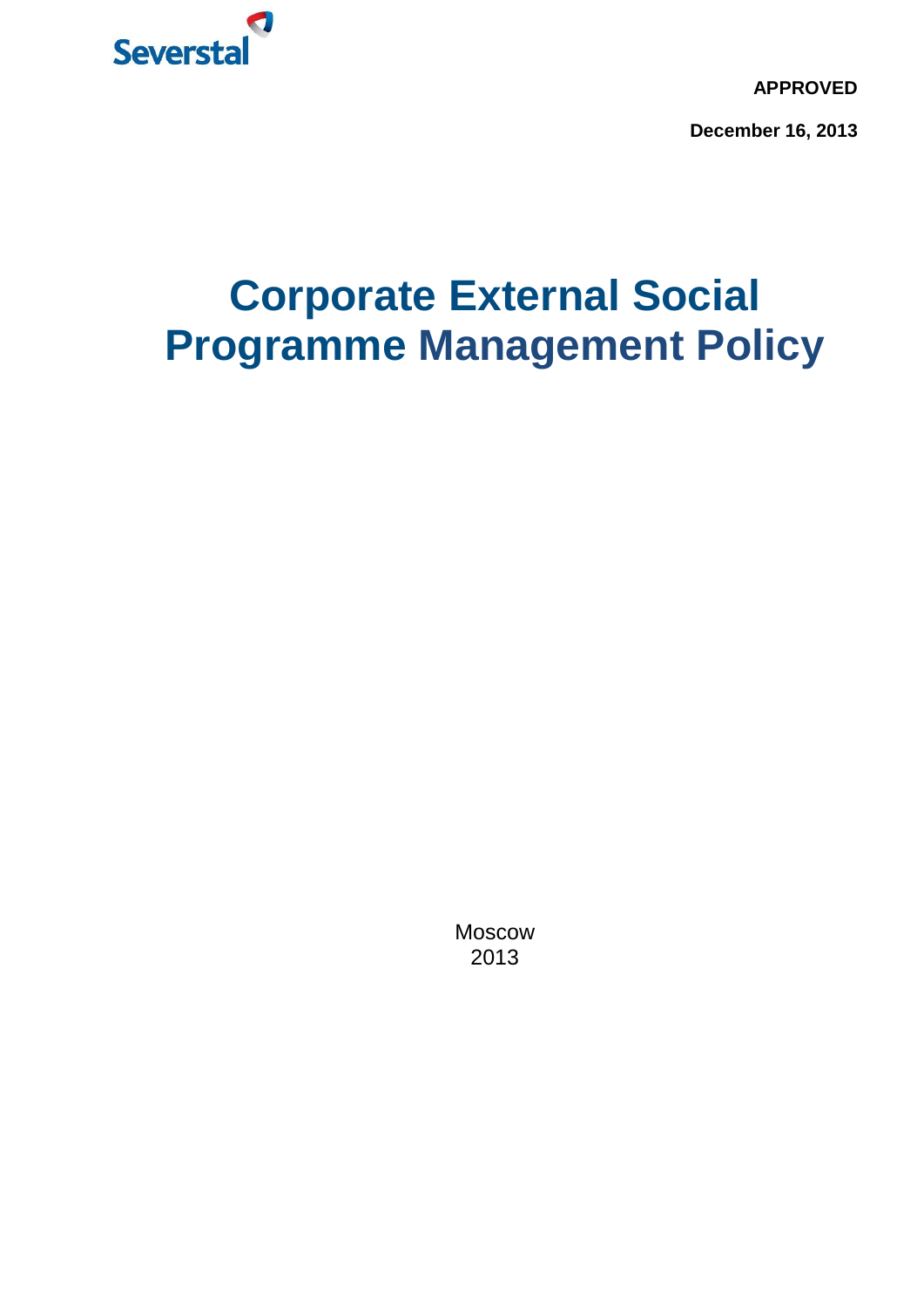#### **INTRODUCTION**

Social programmes supporting sustainable development of our regions are a key priority of Severstal Corporate Social Responsibility Policy. Our external social policy is defined in our foundational principle, which is reflected in our slogan: Achieve More Together. Together with government authorities and local communities, we address pressing social issues, invest in social and cultural infrastructures of the regions where we work, and help to create favorable social environment for implementation of our longterm development strategy.

### 1. GENERAL PROVISIONS

This Policy defines a single set of goals, principles and key areas for the design and implementation of external social programs by all our businesses and departments.

1.1. Our External Social Programme Management Policy relies on our mission, strategy and values, and on provisions of Severstal Corporate Social Responsibility Policy<sup>1</sup>.

1.2. This Policy focuses on improving the efficiency of our external social programmes, ensuring productive collaboration with stakeholders on pressing social issues, and improving our reputation.

1.3. This Policy complies with applicable laws of the Russian Federation, with our Charter and other internal regulations.

#### 2. SCOPE

2.1. This Policy defines the objectives and key areas of focus for our external social programmes.

2.1. This Policy is recommended for use by all affiliates and subsidiaries of Severstal.

2.3. This Policy defines key stakeholders of our external social programmes.

# 3. OBJECTIVES, PRINCIPLES AND KEY AREAS OF FOCUS FOR EXTERNAL SOCIAL PROGRAMMES

3.1. Our external social programmes focus on the following:

 Development of social and economic potential of our regions; positive contribution to the quality of life of our employees and local communities

• Support for culture

-

Reinforcement of our corporate culture through involvement of employees in

<sup>1</sup> Corporate Social Responsibility Policy of OAO Severstal effective 16.12.2013.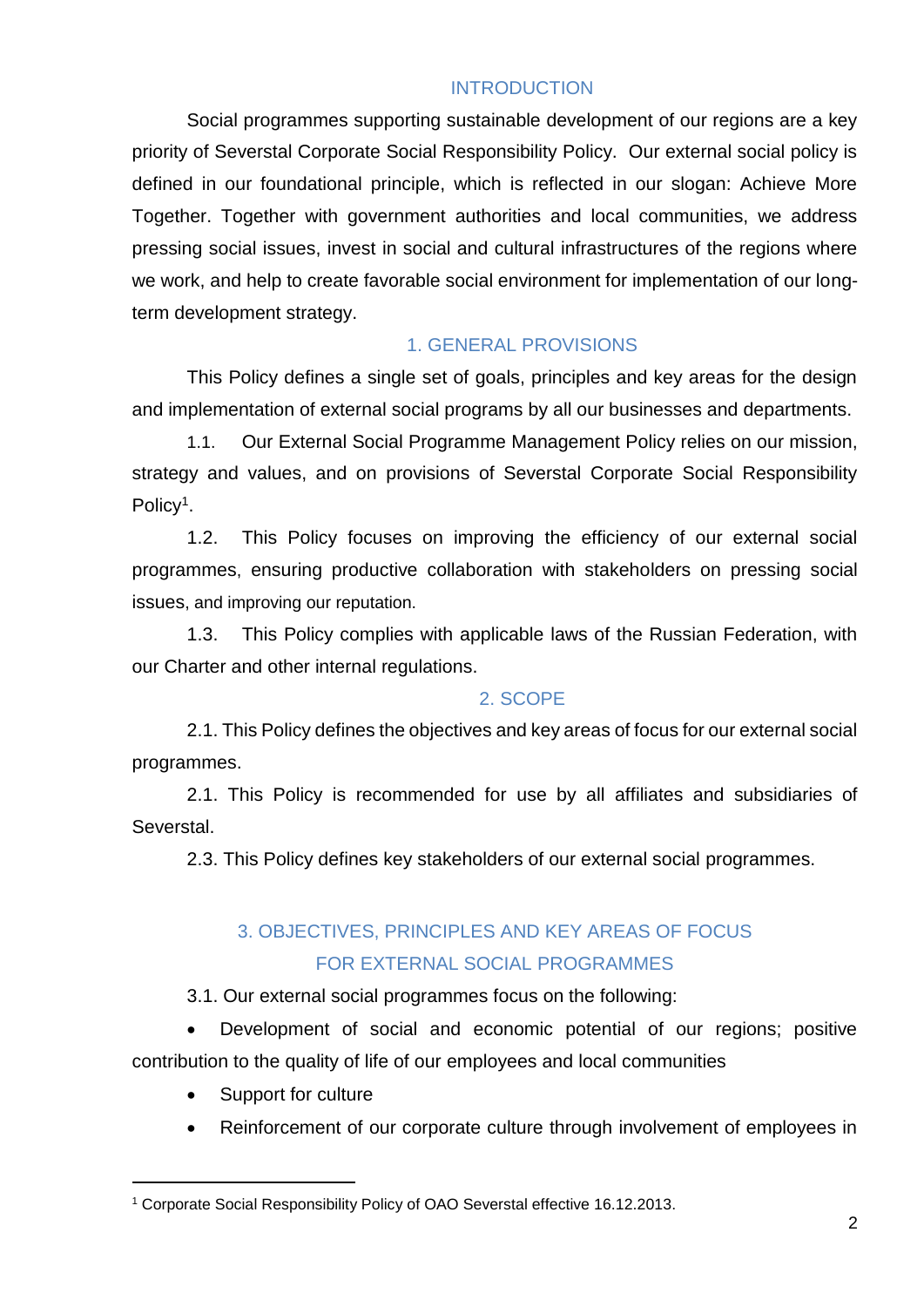implementation of important social projects

- Reinforcement of our reputation as a socially responsible company
- Promotion of the latest standards in corporate social responsibility

We set our targets in these areas in our medium-term and long-term plans in alignment with our general strategic priorities and our priorities in regional development.

3.2. Design and Implementation Principles for External Social Programmes:

- Respect for people and for social and cultural traditions of our regions
- Partnership with local communities and government authorities
	- Alignment of social programmes with strategic priorities of our core business and the values of our corporate culture

 Balance of nationwide, regional and international projects, and understanding of individual aspects of social environment in our individual businesses

- Efficient and transparent management of social programmes
- Consideration for stakeholder opinions

 Employee involvement: our people contribute to design and implementation of our external social programmes

 Continuous improvement: ongoing monitoring and adjustment of external social programmes

3.3. Common Forms of Our External Social Programmes:

• Sponsorship: a contribution (provision of money or property, provision of services or performance of work) to a third-party entity or individual in exchange for their promotion of sponsor's brand

 Charity: voluntary and gratuitous provision of money or property, performance of work, provision of services, or other support extended by Severstal to third-party entities or individuals

 Participation in social programmes in form of trilateral cooperation of government authorities, businesses and non-governmental organisations

• Informational and educational activities

## 4. POLICY IMPLEMENTATION

- 4.1. Key Stages of External Social Programme Management
- Design
- Planning and Budgeting

 Programme implementation and marketing, and coordination of federal and corporate projects and programmes delivered by non-profit organisations and our partners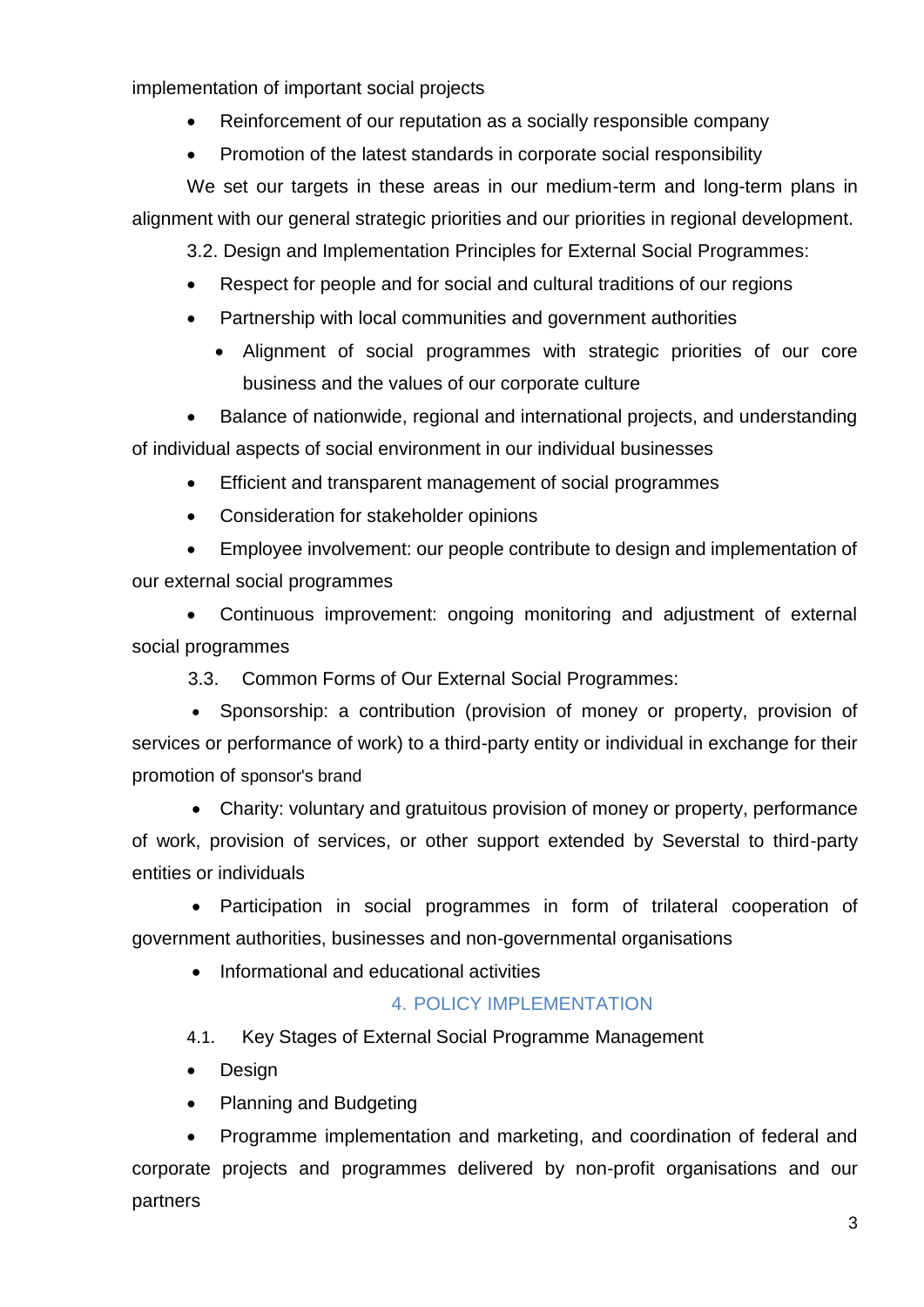Monitoring

-

- Programme adjustment and development
- 4.2. Organizational Structure of External Social Programme Management

 Corporate level (CSR Department) plans and budgets corporate external social programmes, defines corporate priorities, designs strategy and tactics for implementation of our CSR policy, and supports individuals responsible external social project management in our businesses.

 Divisional level (Divisional CEO) plans and budgets external social programmes for individual businesses of a particular division.

 Local level (departments appointed by CEOs of individual businesses) implements our social policy and coordinates projects and programmes delivered by nonprofit organisations and our other partners.

4.3. Policy Implementation Tools:

 Evaluation of existing programmes portfolio against our strategic priorities and our priorities in cooperation with government authorities and communities, which are reflected in our Social and Economic Agreements with local administrations

 Identification of key stakeholders according to international standards of stakeholder engagement

 Identification of priorities and key performance indicators, selection of projects and partners according to ISO 26000 international standard, Guidance on Social **Responsibility** 

• Innovative social project management technologies (social project management, intersectoral collaboration, competitive selection of social and cultural projects, volunteering)

 Development of competencies required for efficient management of external social programmes

 Evaluation of social projects against key performance indicators (results versus objectives, costs versus coverage of targeted social groups, engagement of employees and external stakeholders, evidence of long-term effect, opportunity to replicate the same experience in other businesses and regions, community recognition, quality of reporting)<sup>2</sup>

<sup>&</sup>lt;sup>2</sup> This list of key performance indicators is based on international standards and best practices, and is preliminary in nature. We expect to test and adjust these indicators as necessary in 2013. This project relies on principles and methods of the Business System of Severstal.